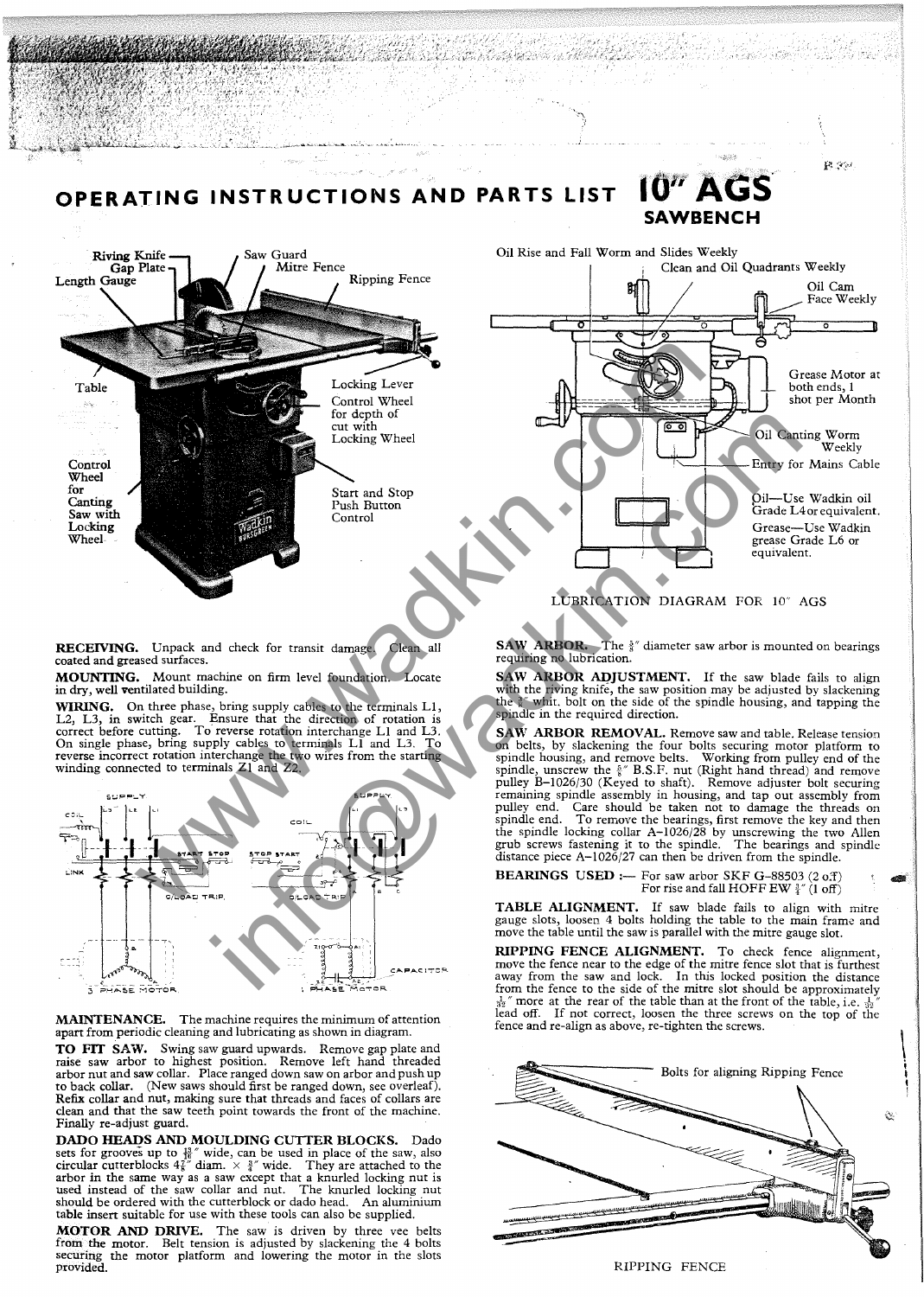

|    | Ref. Part No. | No. Off.     | Description                                                |     | Ref. Part No.      | No |
|----|---------------|--------------|------------------------------------------------------------|-----|--------------------|----|
| 1  | 1026/77       | 1            | Special nut for dado set                                   | 26  |                    |    |
| 2  | 1026/34       | 1            | Spindle lock nut                                           | 27  | 1026/2             |    |
| 3  | 1026/26       | 1            | Front saw flange                                           | 28  |                    |    |
| 4  | 1026/25       |              | Saw spindle                                                | 29  | 1026/62            |    |
| 5  |               | 1            | ሌ" Woodruff Key No. 90                                     | 30  | 1026/63            |    |
| 6  | G.88503       |              |                                                            | 31  |                    |    |
|    | (S.K.F.)      | $\mathbf{2}$ | Sealed for life bearings                                   | 32  |                    |    |
| 7  | 1026/27       |              | Spindle distance piece                                     | 33  | 1026/61            |    |
| 8  | 1026/29       | 2            | Spindle trapping collar 3" whit.                           | 34  |                    |    |
| 9  |               | 1            | §" B.S.F. right hand nut                                   | 35  | 1026/13            |    |
| 10 | 1026/30       |              | Saw spindle pulley                                         | 36  |                    |    |
| 11 | 1026/28       | 1            | Spindle locking collar                                     | 37  |                    |    |
| 12 |               | 2            | $\frac{1}{4}$ " whit. x $\frac{1}{4}$ " allen grub screw   | 38  |                    |    |
| 13 | 1026/102      |              | Slide bracket                                              | 39. | 1026/15            |    |
| 14 | 1026/101      | ı            | Spindle housing                                            | 40  | 1026/6             |    |
| 15 |               | 4            | 3" whit. x 1" bolt                                         | 41  | 1026/72            |    |
| 16 | 1026/24       | 1            | Motor bracket retaining strip                              | 42  |                    |    |
| 17 | 1026/9        | ı            | Motor bracket trapping piece                               | 43  |                    |    |
| 18 |               | 2            | $\frac{1}{10}$ " whit. x 2 $\frac{1}{4}$ " bolt            |     |                    |    |
| 19 |               | 4            | $\frac{1}{4}$ " whit. x 1" bolt Sq. Hd.                    | 44  | 1026/20            |    |
| 20 |               | 5            | I" whit. lock nut                                          | 45  |                    |    |
| 21 |               | $\mathbf{z}$ | <sup>3</sup> whit x 1" bolt                                | 46  | $E.W.$ $\{Hoff.\}$ |    |
| 22 |               | $\mathbf{z}$ | $\frac{1}{4}$ " dia. x 1" spring dowel                     | 47  | 1026/32            |    |
| 23 | 1026/14       | 1            | Racked quadrant for rise and<br>fall                       | 48  | 1026/29            |    |
| 24 | 1026/23       | 1            | Slide bracket pivot pin                                    | 49  |                    |    |
| 25 |               | 1            | $\frac{1}{2}$ " whit. x 1 $\frac{1}{4}$ " allen grub screw | 50  |                    |    |
|    |               |              |                                                            |     |                    |    |

Telephone: Leicester 68151 (7 lines) ~~~l~~a~s: **} Woodworker, Leicester, Telex.**  Telex: 34646 (Wadkin, Leicster). London Office :<br>
Brookfield House, 62-64, Brook Street, W.1.  $T$ elembones : MAYfair 7043 & C.

**Ref. Part** ~o. No. Off. 2 <sup>1</sup> gas x <sup>1</sup> allen grub screw<br>
1 **Trunnion bracket**<br>
1 <sup>1</sup> whit. x 1<sup>1</sup> long stud<br>
1 Riving knife pivot **Description**  1026/2 026/62 026/63 1026/61 1026/13 *1026/15*   $026/6$ 1026/72 1026120 1 2  $\overline{2}$ 2 2 1 **Riving knife pivot spring**  $+''$  whit. Aerotight nut  $+''$  whit. Cadmium nut **r' whit. x 1 r" long stud**  Chip deflector **Pointer**  Rise and fall shaft

Riving knife locking washer  $\frac{1}{i}$ " whit. x  $\frac{1}{i}$ " bolt<br> $\frac{1}{i}$ " whit. x  $1\frac{1}{i}$ " bolt<br> $\frac{1}{i}$ " dia. x  $1\frac{1}{i}$ " spring dowel<br>Racked quadrant for canting Rise and fall screw bearing f" whit x  $\frac{3}{4}$ " Rd. Hd. screw  $\frac{3}{4}$ " bore x  $\frac{7}{8}$ " O.D.  $\frac{3}{4}$ " long Oilite bush  $\frac{1}{16}$ " dia. x 1<sup>1</sup>' spring dowel 4 **Thrust race**  2 Worm Spindle trapping collar without  $\frac{3}{6}$ " whit. hole<br> $\frac{7}{16}$ " dia. x 1 $\frac{3}{6}$ " spring dowel<br> $\frac{3}{6}$ " whit. x  $\frac{3}{6}$ " allen grub screw  $\mathbf{1}$ 

|    | Ref. Part No. | No. Off. |                | Description                                                                                                                                                      |
|----|---------------|----------|----------------|------------------------------------------------------------------------------------------------------------------------------------------------------------------|
| 51 | 1026/65       |          | 2              | Canting shaft fibre washer                                                                                                                                       |
| 52 | Patt. No. 14  |          | $\overline{c}$ | 2" dia. plastic handwheel 1"<br>whit. T.R.T.                                                                                                                     |
| 53 | 1026/22       |          | 2              | Handwheel washer                                                                                                                                                 |
| 54 | Patt. No. 4   |          | $\mathbf{z}$   | 3" plastic handle word                                                                                                                                           |
| 55 | 1026/8        |          | $\mathbf{2}$   | Dished handwheel                                                                                                                                                 |
| 56 | 1025/21       |          | 1              | Canting shaft                                                                                                                                                    |
| 57 | $S-101$       |          | 2              | Spindle for 3" plastic handle                                                                                                                                    |
| 58 | 44ADS         |          | 1              | M.E.M. starter                                                                                                                                                   |
| 59 | 2230          |          | 3              | Vee ropes §" wide 'M' Section.<br>Inside lengths, 21 <sup>1</sup> / <sub>2</sub> 3 Ph.<br>50 c/s. 22 <sup>3</sup> single phase;<br>20 <sup>3</sup> 3 Ph. 60 c/s. |
| 60 | 1026/31       |          | 1              | Motor pulley                                                                                                                                                     |
| 61 |               |          | $\mathbf{2}$   | $\frac{1}{4}$ " whit. x $\frac{3}{4}$ " allen grub screw                                                                                                         |
| 62 |               |          | ı              | $\frac{1}{16}$ " wide x 1}" feather key                                                                                                                          |
| 63 |               |          | 1              | Brook cub motor, T.E.F.C.<br>3,000 r.p.m., 2 h.p.,<br>50 cvcle                                                                                                   |
| 64 | 1026/21       |          | 1              | Motor platform                                                                                                                                                   |
| 65 |               |          | 4              | ቶ" whit. x ቶ" bolt                                                                                                                                               |
| 66 |               |          | 4              | i" Cadmium washer                                                                                                                                                |
| 67 |               |          | 4              | $\pi$ " whit. x $11$ " bolt                                                                                                                                      |
| 68 |               |          | 8              | ਨੇ" Cadmium washer                                                                                                                                               |
| 69 |               |          | 4              | रे " whit. Cadmium nut                                                                                                                                           |
| 70 | 1026/33       |          | 1              | $\frac{1}{4}$ " gas pip screw<br>w.c.n                                                                                                                           |

## **SALES & SERVICE**



BURSGREEN machines are manufactured by: BURSGREEN (DURHAM) LTD., Fence Houses, Houghton-Ie-Spring, Co. Durham. <sup>&</sup>lt;

BURSGREEN (COLNE) LTD., Lodge Holme, Trawden Nr. Colne, Lancs.

Statistics with a low at a substantial

10m/216/62 Prince in the hand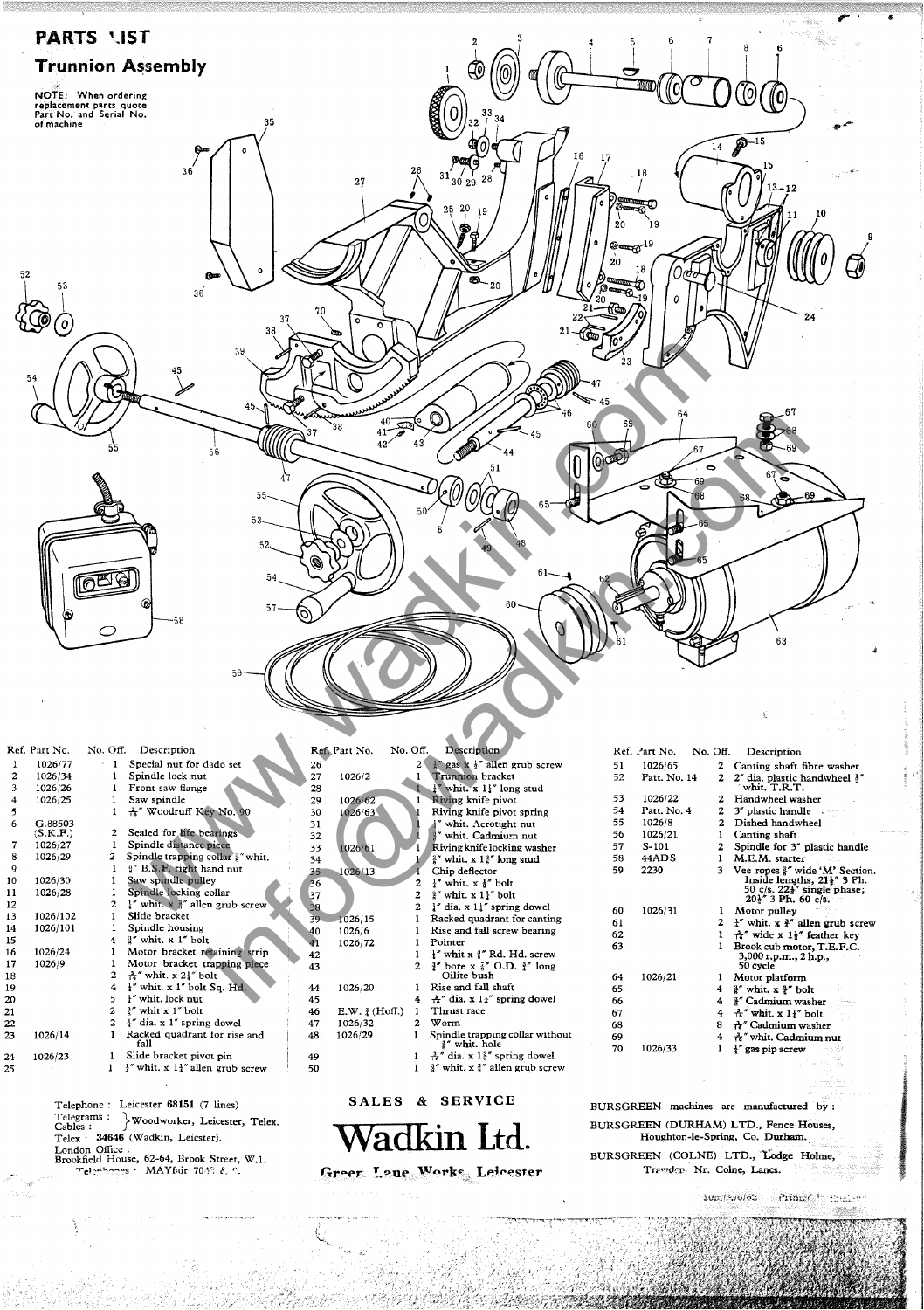

|    | Ref. Part No. No. Off. |                | Description                                          |    | Ref. Part No. No. Off. |        | <b>Description</b>                                      |    | Ref. Part No. No. Off. |              | Description                                                |
|----|------------------------|----------------|------------------------------------------------------|----|------------------------|--------|---------------------------------------------------------|----|------------------------|--------------|------------------------------------------------------------|
|    |                        | 17             | " whit. x ?" bolt                                    | 32 | 1026/47                |        | Rip fence front locking                                 | 64 | 1026/5                 | $\mathbf{2}$ | Extension table (cast iron)                                |
|    |                        | 18             | #" Cadmium washer                                    |    |                        |        | plunger ·                                               | 65 | 1026/4                 |              | Main table                                                 |
| 3  | 1026/39                |                | Rip fence body                                       | 33 |                        |        | whit, $x \neq^n$ thumb screw                            | 66 |                        | 6            | " whit. x 1}" bolt                                         |
| 4  | 1026/45                |                | Rip fence connecting rod                             | 34 | 1026/67                |        | Mitre fence body                                        | 67 |                        |              | 1" B.S.F. washer                                           |
|    |                        | $\overline{z}$ | 1" whit. Aerotight nut                               | 35 |                        |        | whit. x <sup>3</sup> Rd. Hd. screw                      | 68 | 1026/51                | 4            | Fence bar distance piece                                   |
|    |                        |                | double coil spring washer                            | 36 | 1026/72                |        | Mitre fence pointer                                     | 69 | 1026/58                |              | Saw guard                                                  |
|    | 1026/37                |                | Rip fence back lock                                  | 37 |                        |        | A" whit. x 11" stud                                     | 70 |                        |              | $\frac{3}{2}$ whit. $x \frac{1}{2}$ bolt                   |
| 8  | 1026/36                |                | Rip fence back bracket                               | 38 | 1026/70                |        | Mitre fence tongue                                      | 71 | 1026/60                |              | Riving knife distance piece                                |
| 9  |                        |                | i" dia. x 11" spring dowel                           | 39 |                        |        | if dia. x 1" fluted dowel                               | 72 | 1026/18                |              | Riving knife                                               |
| 10 | 1026/46                |                | Rip fence connecting rod nut                         | 40 |                        |        | A" Cadmium washer                                       | 73 | Patt. No. 32           |              | 1 <sup>2</sup> plastic handwheel <sup>3</sup> whit.        |
| 11 | 1026/38                |                | Rip fence front locking lever                        | 41 | Patt. No. 32           |        | 11' plastic handwheel A' whit.                          |    |                        |              | blind                                                      |
| 12 | 1016/95                |                | Spring for fence locking bar                         | 42 |                        |        | 귾" whit. x }" coach bolt                                | 74 |                        |              | <sup>3</sup> whit. x <sup>3</sup> long stud                |
| 13 |                        | 2              | A" whit, lock nut                                    | 43 | 1026/68                | 4      | Mitre fence stop plates                                 | 75 | 1026/16                |              | <b>Finger</b> plate                                        |
| 14 | 1026/44                |                | Rip fence lock adj. screw                            | 44 | 1026/73                | 2      | Mitre fence stop plate spring                           | 76 | 1026/76A               |              | Finger plate for cutterblock                               |
| 15 |                        |                | I" whit, x i" grub allen screw                       | 45 |                        | 2      | $A''$ whit. wing nut                                    |    |                        |              | and wobble saw                                             |
| 16 | 1026/55                |                | Rip fence front locking                              | 46 | 1026/69                | 1 set  | Mitre fence stop rods                                   | 77 | 1026/76B               |              | Finger plate for dado set                                  |
|    |                        |                | lever pivot pin                                      | 47 | 1026/85                |        | Extension table support foot                            | 78 |                        |              | $\frac{1}{16}$ " whit. $x \frac{1}{4}$ " grub screw        |
| 17 | 1026/35                |                | Rip fence front bracket                              | 48 |                        | 4      | 3" whit. x 3" bolt Sq. Hd.                              | 79 |                        |              | 윤" whit. lock nut                                          |
| 18 | 1026/42                |                | Rip fence pinion                                     | 49 | 1026/84                | 2      | Extension table support leg                             | 80 | 1026/7                 |              | Trunnion trapping plate                                    |
| 19 |                        |                | $A''$ hore $\frac{1}{4}$ O.D. $\frac{1}{4}$ long     | 50 | 2/ext. table           | 4/std. |                                                         | 81 |                        | 6            | $A''$ whit. $x \frac{3}{2}$ bolt                           |
|    |                        |                | Oilite bush                                          |    |                        |        | $m/c.$ $\frac{3}{4}$ whit. x 1 <sup>3</sup> Allen screw | 82 | 1026/17                |              | Angle indicator rule                                       |
| 20 | Patt. No. 14           |                | plastic handwheel + bore                             | 51 | 2/ext. table           |        | $\frac{3}{2}$ " whit. x 1 $\frac{1}{2}$ " Allen screw   | 83 |                        |              | <sup>#</sup> whit. nut                                     |
| 21 | Patt. No. 28           |                | II" dia. plastic ball ?" whit.                       | 52 | 1026/99                | 2      | Extension table tee filboe                              | 84 |                        |              | $\frac{3}{2}$ " whit, x 1 $\frac{3}{2}$ " long stud        |
| 22 | 1026/53                |                | Rip fence locking handle                             | 53 |                        | 4      | $\frac{3}{2}$ " B.S.F. x $\frac{3}{2}$ " grub screw     | 85 |                        |              | <sup>3</sup> washer                                        |
| 23 | 1026/43                |                | Rip fence cam                                        | 54 | 1026/83                | 2      | Extension table tie bar                                 | 86 |                        | 2            | $\frac{3}{2}$ whit, x 1 <sup>1</sup> grub screw            |
| 24 | 1026/56                |                | Rip fence cam pivot pin                              | 55 | 1026/79                |        | Sheet metal extension table                             | 87 | 1026/1                 |              | Main frame                                                 |
| 25 | 1026/50                |                | Rip fence locking plunger<br>pip screw               | 56 | 1026/80                | 4      | Extension table adjuster plate                          | 88 |                        |              | <b>Fillet</b> for Base                                     |
| 26 |                        | 3              | 3" whit. lock nut                                    | 57 |                        | 8      | $\frac{1}{2}$ " whit. $x \frac{1}{2}$ " bolt            | 89 | 1026/11                |              | <b>Base</b>                                                |
| 27 |                        |                | $\frac{1}{2}$ whit. x $\frac{1}{2}$ grub allen screw | 58 |                        | 8      | I" whit. nut                                            | 90 | 1026/10                | 2            | Foot for hase                                              |
| 28 | 1026/54                |                | Rip fence pointer                                    | 59 |                        | 16     | I" washer                                               | 91 |                        | $\mathbf{z}$ | $\frac{3}{4}$ bore x $\frac{7}{4}$ O.D. $\frac{3}{4}$ long |
| 29 |                        |                | $\frac{1}{11}$ " dia. x }" spring dowel              | 60 | 1026/40                |        | Fence front slide bar (Std.)                            |    |                        |              | Oilite bush                                                |
| 30 |                        |                |                                                      | 61 | 1026/81                |        | Fence front slide bar                                   | 92 |                        |              | $A'$ dia. x 11" spring dowel                               |
|    | 1026/48                |                | Bush for rip fence front<br>locking plunger          |    |                        |        | (special for extension table)                           | 93 | 1026/59                |              | Saw guard pivot                                            |
| 31 | 1026/49                |                | 1 Spring for rip fence front                         | 62 | 1026/41                |        | Fence back slide bar (Std.)<br>Fence back slide bar     | 94 |                        | 2            | <sup>3"</sup> whit, lock nut                               |
|    |                        |                | locking plunger                                      | 63 | 1026/82                |        | (special for extension table)                           |    |                        |              |                                                            |
|    |                        |                |                                                      |    |                        |        |                                                         |    |                        |              |                                                            |
|    |                        |                |                                                      |    |                        |        |                                                         |    |                        |              |                                                            |

....,"'.,.,....,~ .... -"~'~.";""--""""" ;-"'~- .. ~~

': \_ . .,. -~'-...-. -~-',~ -....... -

 $\overline{\phantom{a}}$ 

" " I:  $\mathcal{L}_{\mathcal{L}_{\mathcal{L}_{\mathcal{L}}}}$ 

" -, .,

)

·';,,/1'':''

iGh.